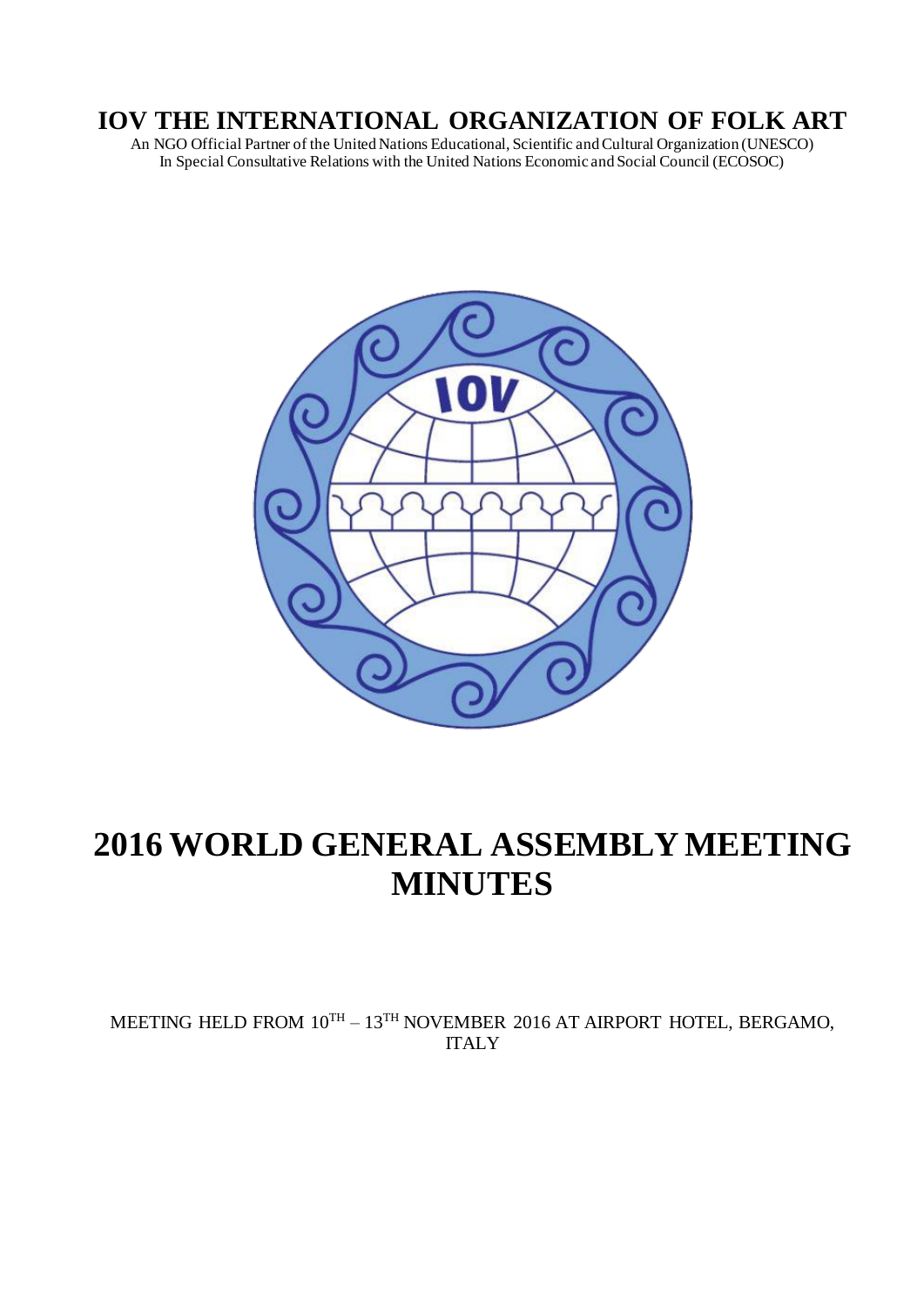#### **PREPARED BY:** PETER NZUKI MUMBUA

#### Attendance list (ANNEX 1)

#### **AGENDA**

- 1. Reports
- 2. Interventions, revision of bylaws and planning.
- 3. Elections

The meeting started at 8:55AM with welcoming remarks from IOV president Carmen D. PADILLA. She requested assembly members to stand and observe a minute of silence in honor of Professor Mieczyslaw Marczuk who passed away in September. The professor was the principal founder of the Polish Section of IOV and its Chair for 22 years.

The president introduced the officials on the panel and invited the host Mr. Fabrizio CATTANEO – acting IOV secretary general to introduce himself and welcome IOV assembly members.

Mr. Fabrizio first, asked if there was any member whom would volunteer to take minutes and being no response he proposed Peter Nzuki MUMBUA. He was seconded by Carmen who briefly introduced Peter to the members. The secretary general welcomed all the members and thanked them for the efforts they have made in pursuing IOV mission. It's through those efforts that have kept IOV alive and energetic despite the challenges. He said that humility and modesty should be the basic principle for IOV members in effort to promote ethnic integration, keep up the energy and commitment to achieve the great mission. He emphasized that elections should be taken serious and tasks respected during implementation.

## **REPORTS**

• President's report Carmen D. PADILLA

As a tribute to the founders, The president started by inviting Mr. Valko LYUBENOU(From Bulgaria) to show a short IOV documentary reflecting various meetings and events that promote and preserve folk art and culture. She later thanked him for his consistent, active participation in the events and efforts made to produce the documentary despite his health. Since her election in 2003 as IOV President, She has always recognized that the Organization is upheld by the people in different regions and thus she has worked helping to decentralize the system to regional heads. She also emphasized that regional meetings would encourage active participation and representation and a good example was the first Europe region meeting held in Bergamo in 2015. She congratulated members whom have dedicated their efforts in the regions towards this.

She also acknowledged the appointment of Mr. Henk HUIJSER as the treasurer, Mila SANTOVA for publication, Mr. Ali KHALIFA for publishing IOV materials and Emma Chen HOEFLER for promoting IOV.

Lastly, She commended, participated and supported IOV members activities held different regions/countries such as China, Ecuador, Turkey, Indonesia, France, Costarica, Poland, Sweden just to mention a few.

• Acting Secretary general's report – Mr. Fabrizio CATTANEO

Having been nominated in September 2015 as the acting secretary general. He experienced challenges especially progressing with the programs developed by his predecessor(Mr. George Frandsen) due to lack of clear and formal handing over.

He started by requesting and collecting all relevant documents needed for his office, of which was made possible by some members whom he's grateful for their support.

Together with the president Mrs. Padilla and other IOV officials, they have managed to put some systems in place such as a clear members register and opened a IOV bank account in Europe -Italy.

He called upon members whom will be elected in the positions to be committed and work together in their duties towards one vision. IOV vision.

When he was requested to organize and host a general meeting, he was a bit skeptical although he had learnt a lot from the previous meeting in Prague and European regional meeting held in 2015 Bergamo became practical. He concluded by thanking the board for all the support and encouragement.

• Vice president's report Mrs. Emma Chen Hoefler

Over the years, she has worked encouraging youngsters to respect and understand their Folk Art. Despite lack of funding, she organized in 2008 an expert committee meeting of Intangible cultural heritage that led to induction of IOV in China(Of which was not known before).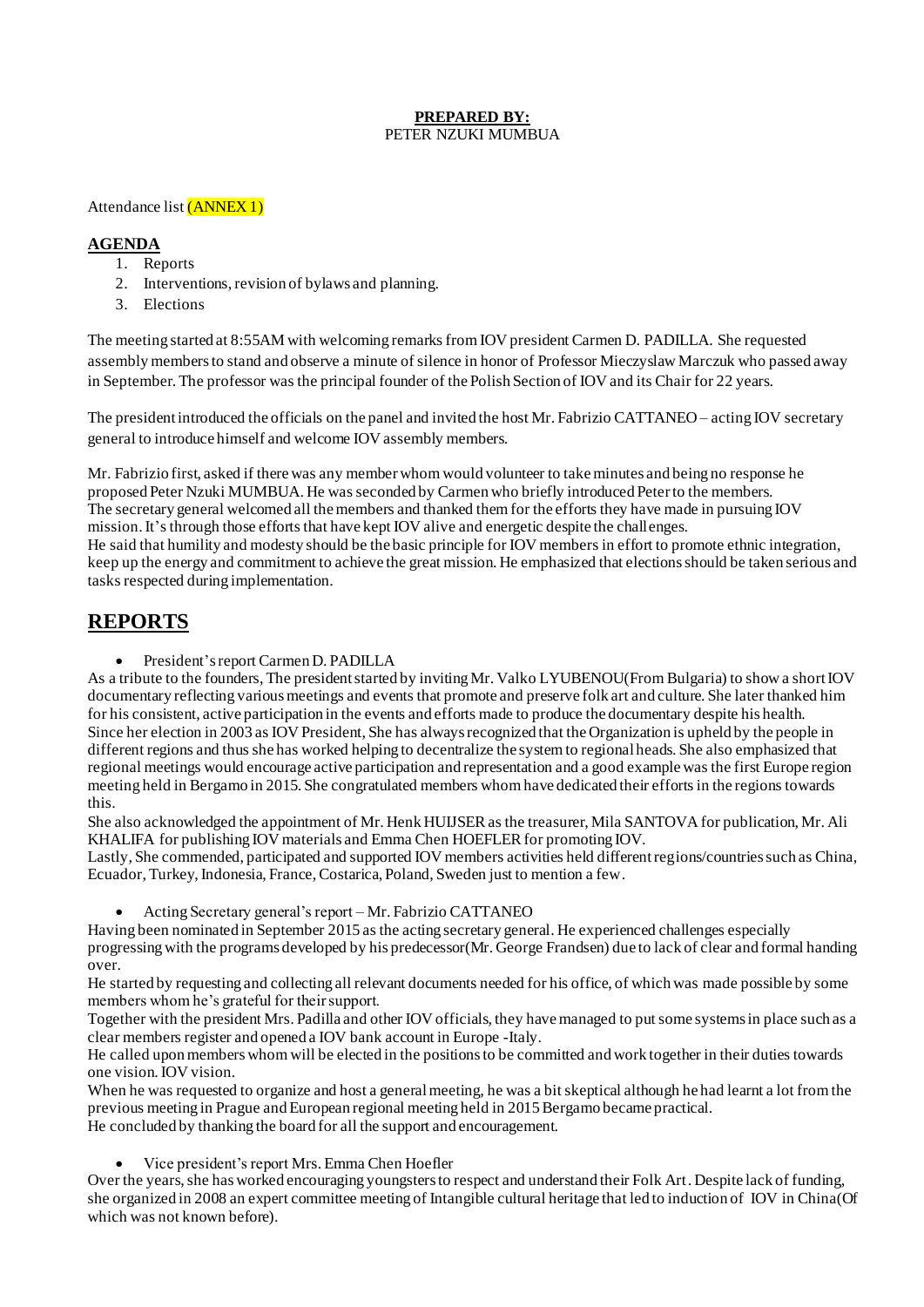She has worked in establishing co-operation and promoting projects that are intended to expose and integrate different groups thus a strong network partners such as Media, Government ministries, CIOFF, UNESCO. This has enabled IOV china to attain positive reviews and has over 100, 000 followers.

She has also attended and participated in various workshops, conferences locally and internationally to promote cooperation.

She concluded with encouraging members to work with Tolerance, respect, friendship and co-operation and promote more activities.

#### • IOV publication report by Mila SANTOVA

Mrs. Santova stated that Art forum is formulated as a sustainable development and in the process Non governmental organizations(NGO) play central role.

The editorial board has had some difficulties thus She has worked with some individuals to continue the IOV publication. All the materials in the publications are from authors whom are working in Intangible cultural heritage. The publication is supported by Bulgarian publication and by Mr. Ali Khalifa in printing and distributing.

She requested the board to decide on the continuation of the publication and the roles of the editorial committee.

• Report by Mr. Ali Khalifa

Mr Khalifa started by thanking the president Mrs. Padilla and the board. He stated that since his appointment in 2007, he has established middle East and North Africa regional office in Bahrain. He commended the publication editorial team and said that all the publications are through tangible hard work and that is evidenced by:

- $\checkmark$  Since 2007 there are 16 issues published, 10,000 copies printed in English, Arabic and French and were distributed in 163 countries.
- $\checkmark$  12,000 IOV journal of Intangible cultural heritage printed and distributed all over the world.
- $\checkmark$  Website developed with 6 languages.

He said that there have been two approaches achieved in publication, that is Festivals and Scientific.

On the scientific approach there has been collaboration with members of academics in Middle east and North Africa who worked on methodology of study of Folk culture.

He encouraged and invited IOV members to send articles for the scientific publication thats done annually.

Mr. Ali concluded by thanking the Government of Bahrain for support in publication.

• Report from the treasurer Mr. Henk Huijser

The treasurer Mr. Henk, presented the 2014 and 2015 financial report.

He stated that the report was compiled from information received from previous treasurer, bank and paypal records.

The only source of income presented was from IOV membership fee and there were concerns when members don't pay for membership fee.

He requested the board to develop financial policies to govern the office. (Financial report 2014 and 2015: Attached, Annex 2 &3)

#### **REGIONAL SECRETARIES**

#### 1. ASIA by Moon Hyung SUK

The region has 17 countries and the most active were China and Malasia among others. They have encouraged autonomous in each country and collaborate with each other. Over the years through promotions they have managed to be recognized, supported by the government authorities and other partners. They have organized and participated in events such as Exhibitions, folk art festivals, exchange programs and many more that promote intangible cultural heritage.

#### 2. WESTERN EUROPE – Marcel OELBRANDT

Despite lack of handing over of vital information such as contacts and reports from the predecessor, he learnt a lot from meeting held in Prague 2012. Currently the region has over 200 members and support from Henk and Fabrizio has helped to stabilize the regional group. Also through various communications channels they have managed to plan on policies and members roles. There has been difficulties with working with national sections but he's grateful for all the support. He worked with 16 people from 11 different countries across the regions and they came up with a 2020 plan that he will present later.

#### 3. CENTRAL AND EASTERN EUROPE – Wieslaw KRAJKA

The region has organized and participated in various activities such as; Crafts exhibition, folkloric festivals, conference participation, co operating with other institutions, initiating dance group for children, publications by various IOV members in poetry, monographs, books. Developing a web page and updating their members list.

They are planning to host 14<sup>th</sup> European conference on folk culture and IOV youths congress.

There were concerns that they had not been requested to present their scientific articles for publication thus not active on the issue.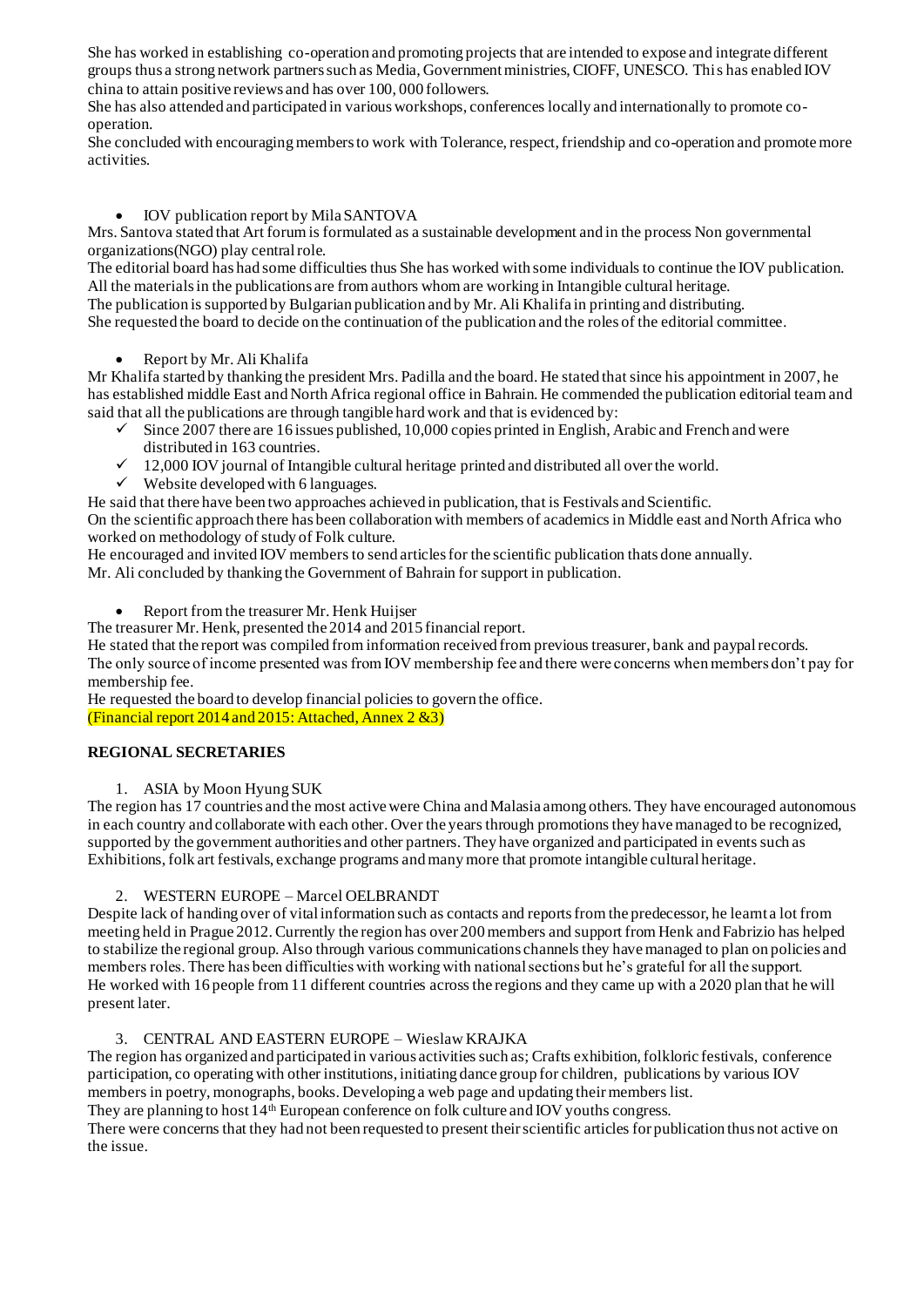#### 4. MIDDLE EAST AND NORTH AFRICA – Dr. Nour El Houda Badis

Mrs. El Houda started by congratulating the President and the secretary general for the efforts they've made in the organization. She expressed challenges in the Middle east and north Africa caused by war that some contacts have been lost and postponement of events such as festivals and conferences due to insecurity and/or economic difficulties. However, there has been continuation of developing and printing of public folk magazine for more than 9 years.

#### 5. IOV Youths report – Minara Guliyeva, Vice chair – IOV youth

This section of IOV was created 2007 from the youth mandate policy by UNESCO.

So far, there has been various activities implemented such as 4 youth world congresses and creating a partnership with various institutions. These activities have been guided by the following theme; *Role of youths in safe integral cultural heritage.*

The office plans to Create a IOV youths website and IOV youths magazine publications these are the identified means to reach many youths and create more awareness.

6. IOV Magazine report by Oyuna Baldakova - Editor

She reported that there are a lot of IOV activities that take place and they are not posted and this limits the number of audience reached. An effective use of the social media would open up IOV to a large audience that may increase membership and sponsorship.

She presented a template that is still on developing stage with the contents edited by a team of 3 and 15 contributors and invited members to give their feedback in developing it further.

#### **COMMISSIONS REPORT**

A. Traditional cuisine by Mr. Takhir AMARISLANOV

The commission has participated in various international activities in over 30 regions that promote traditional cuisine and costumes. The popularity of some of these cuisines have been held in over 70 nations by non professional house wives. It has overseen the printing of national cuisine books with recipes collected from Armenian refugees. Also collaborated with The government of India to broadcast news on national cuisine and publish Indian recipe.

#### B. Festivals

Fabrizio CATTANEO – First of all he started by recognizing Mr. Sergio PIEMONTI the founder of IOV Italy and Italian federation. The federation has over 400 registered groups and networks with other institutions and organizations. He also said that IOV online festival calendar doesn't work and there is very little information posted online. He requested members holding festivals in their countries to relay information to be posted i.e. logo, dates, addresses and festival characteristics. There has been improvement in 2015-2016 posting from 6 to 66 festivals.

He highlighted the existence of charging festivals that changes the initial way and encourages organizing and conducting festivals on voluntary basis by not charging or dealing with tourism agencies.

He called for continuation of hardcopy festivals printouts due to public demand.

#### Piotr SCEZWYK – Malopolska festival.

For the last 4 years the festival has grown and captures wide audience of different ages. They work in promoting folk art to the whole world through workshops, food presentation, festivals, commercial concerts and exchange program. They are planning to host IOV youth congress in 2017 (Through permission from IOV) in collaboration with other institutions.

#### Kaloyan NIKOLOV – EAFF

European Association of Folk Festivals is a network established in 2007 by 16 nations, the network works with 6,000 groups that dedicate over 7,000 hours. They have 3 types of festivals; Low budget, High budget and folklore championship. They have established a good rapport with media channels, magazines and they have 3 web channels to promote their activities. Over 200 groups have participated in the championship that is attended by an audience of over 15,000.

## **Bylaw revision, Planning and interventions session**

- $\triangleright$  The assembly members started with approving the financial report 2014, 2015 presented by the treasurer.
- $\triangleright$  IOV youths There following were questions raised by the youths
	- What is the age limit for youths in IOV 24 or 35?
		- Could they get the list and contacts of youths from the main membership register?
		- What limits are in place should the youths fundraise for their activities?

Responses: Concerning age limit the youths were requested to decide and it will be approved by the board. About the list and the contacts from the main register, the secretary general will work on it and present. It was clearly stated that IOV does not fundraise but the responsibility was left for the board to decide. Proposals to the board concerning fundraising were welcomed

 $\triangleright$  IOV commissions-As IOV was set up guided by UNESCO convention and its evaluated after every 4 years for accreditation by UNESCO there were proposals to set up the following commissions that promote Intangible cultural heritage: Medicine, Festivals, Science, Myths and legends, Traditional music.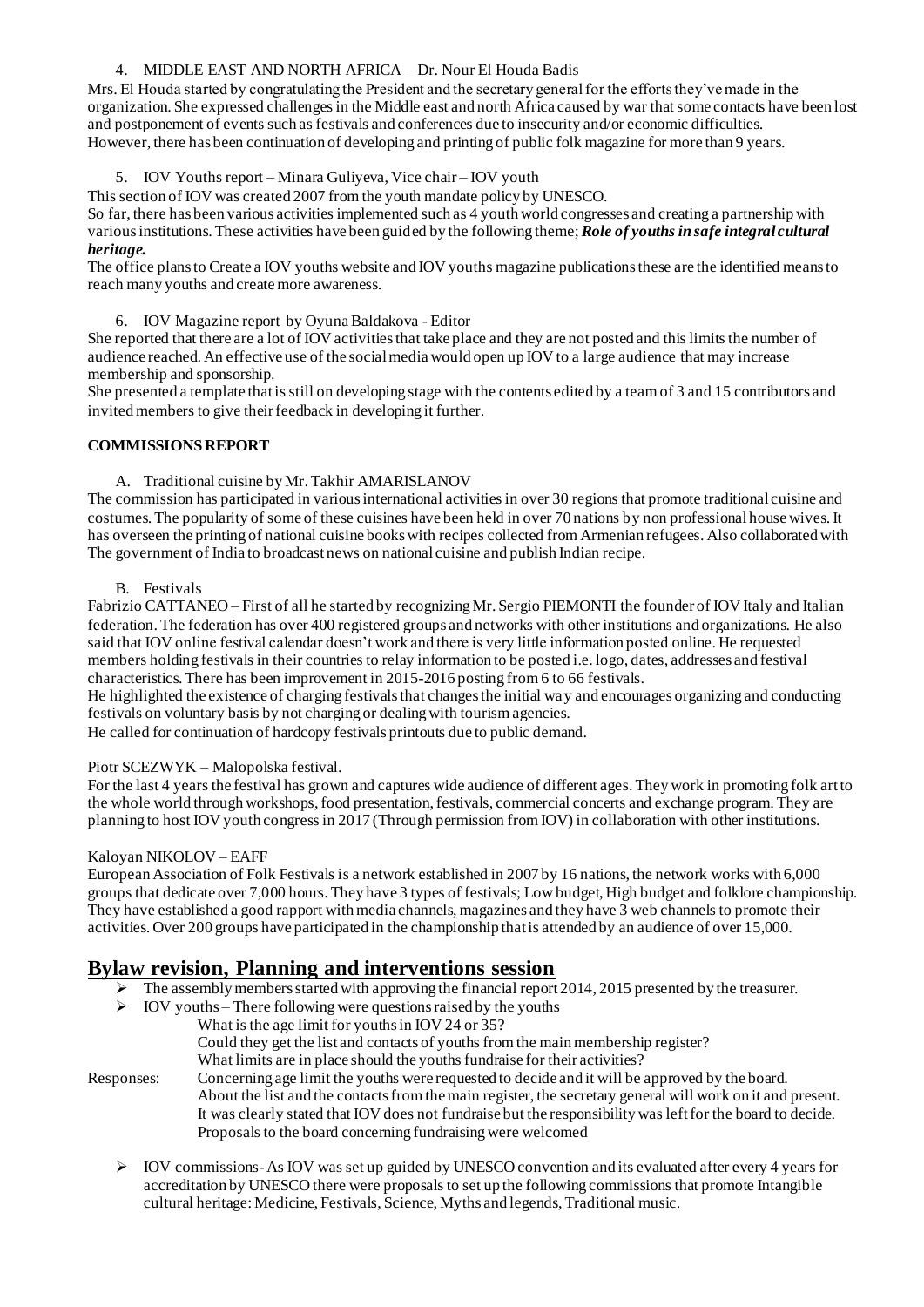The board will meet to develop the commissioners roles and appoint registered members as their heads.

- $\triangleright$  There were invitations for the next general assembly to be held in Sharjah or Morocco. The executive will deliberate further on the issue.
- $\triangleright$  Time to change proposal presented by Mr. Marcel

Mr. Marcel started by presenting the proposal that was developed by 16 member committee representing 11 countries. The committee came together through various channels of communications in different occasions from 2013. The purpose of the meetings were to review the existing IOV bylaws and develop a IOV strategic plan. The challenges were that the existing bylaws were hindering growth and over years IOV has been working without any strategic plan. Furthermore, there has been several partners whom have been ready to network with IOV and have been asking for the plan. Assembly members were presented with printed copies of bylaws reviewed and a booklet *'Time to change 2020'* Plan printed in 8 different languages.

They were welcomed to see it as a suggestion and feel free to air their proposals in amending and developing it further. The most contents from the original bylaw were the same, table of content changed and the main areas reviewed were: - Mission, vision, strategic goals, internal rules, voting, membership fees, regional representation and financial structures. Mr. Marcel further distributed to members summary of the amended parts that are inline with 'Time to change plan'

After heated debates, reading and referring on some articles on original bylaws with the proposed amendments, the assembly members were requested to take time read and make their decision as they have the mandate to pass or change a bylaw in consultation with the legal committee.

The main concerns were:

- Use of words and terminology that are legally acceptable and recognized by UNESCO such as Intangible cultural heritage.
- Setting of membership fees and countries that its not possible by law send money such as North Africa.
- Members vote in accordance to registration in their countries of origin.
- Financial plan development.

#### Resolutions

- $\checkmark$  After approval by the assembly members the new bylaws will be submitted to the lawyers in the legal committee for wording and terminology review and the final will be sent to the members.
- $\checkmark$  Membership fee will be set in accordance with the national GDP of the representative. the board members will work out the amount also for youths and honorary members. The executive will decide on the way forward for countries that are not possible to legally send their membership fee.
- $\checkmark$  Members from countries without local group registration systems will be given 5 more votes provided that they have many strong IOV activities and that they inform the secretary general 5 days before general meeting. The rest should provide their registration certificates.
- $\checkmark$  The financial plan will be worked on by the board and incorporated in the strategic plan.

Majority assembly members voted to have one representative per continent to the board. The assembly members unanimously approved the new bylaw and accepted Time to change 2020 plan.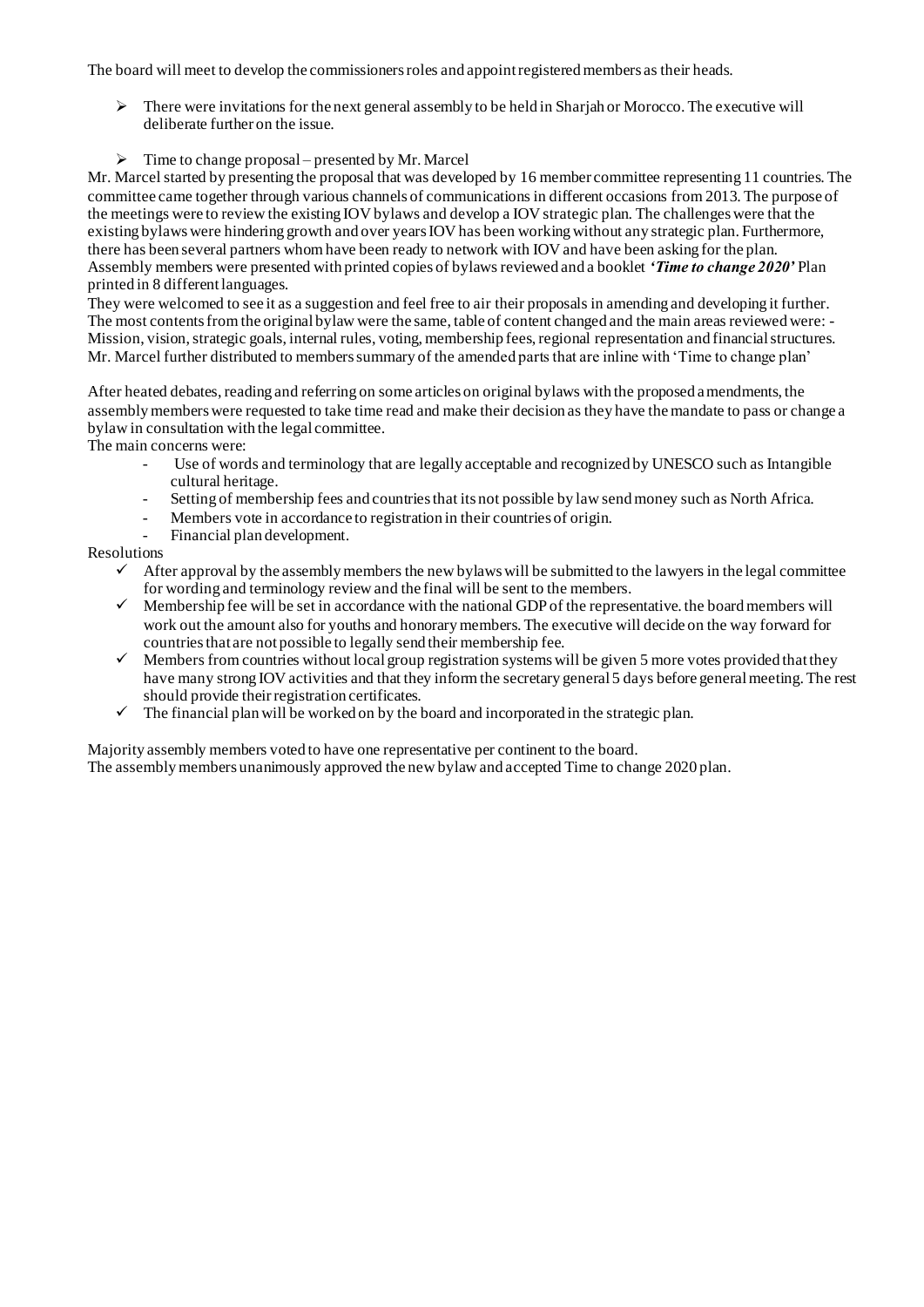## **ELECTIONS**

The following steps were followed in conducting elections

- i. Choosing of election committee
- ii. Election rules
- iii. Nominations and voting

The assembly chose 5 members as a committee to conduct elections. Namely; Iyad HAFEZ(UAE), Aija JANSONE(LATVIA), Mily Iriarte AHON(USA), Lihan ZHANG(CHINA) and Abdulah Saleh Al RAISI(QATAR). Among them they chose Mr. Abdulah as the chair person.

Mr. Abdulah announced the 5 positions in refference from the membership register announced the number of votes per country(Attached ANNEX 4). He then invited assembly members to nominate their candidates for the positions.

#### **Nominations and voting**

- 1) Mr. Ali KHALIFA Unopposed 1) Mr. Henk HUIJSER Unopposed
- 2) Mrs. Carmen PADILLA(withdrew)
- 3) Mrs. Emma Chen HOEFLER(withdrew)

#### **Vice president Secretary general Secretary general Secretary general Secretary general Secretary general Secretary general Secretary general Secretary general Secretary general Secretary general Secretary general Secretar**

- 1) Mr. Hanz HOLF 51 votes 1) Mr. Marcel OELBRANDT Unopposed<br>
2) Mrs. Emma Chen HOEFLER 33 Votes 2) Mrs. Emma Chen HOEFLER
- 
- 3) Mrs. Mila SANTOVA 7 votes

# **President Treasurer**

#### **Secretary**

1) Mr. Fabrizio CATTANEO – Unopposed

The election committee chair person invited all the elected officials in the panel and requested The president Mr. Ali KHALIFA to give a speech.

Mr. Ali stated that he was grateful for the integrity shown by the assembly members, welcomed the elected officials and requested each one of them to work hand in hand collaborating with each other under the spirit of Alexander VEIGL. He said, he is ready to work and fully promote the two approaches of IOV – that is Scientific research and Festivals. He appointed Mrs. Carmen PADILLA to be honorary member of the board and admitted that with her diligence and hard work IOV needed her support.

Mrs. Carmen congratulated Ali for his dedication and competence in regional representation and his office as IOV president.

Finally, the IOV president thanked Mr. Fabrizio CATTANEO for the preparation and hosting of the general assembly.

The meeting ended at 20:00 on Saturday  $12<sup>th</sup>$  November 2016. The next meeting's date and venue will be communicated by the executive.

#### **CHECKED AND CONFIRMED BY:**

**Mr. Fabrizio CATTANEO IOV SECRETARY**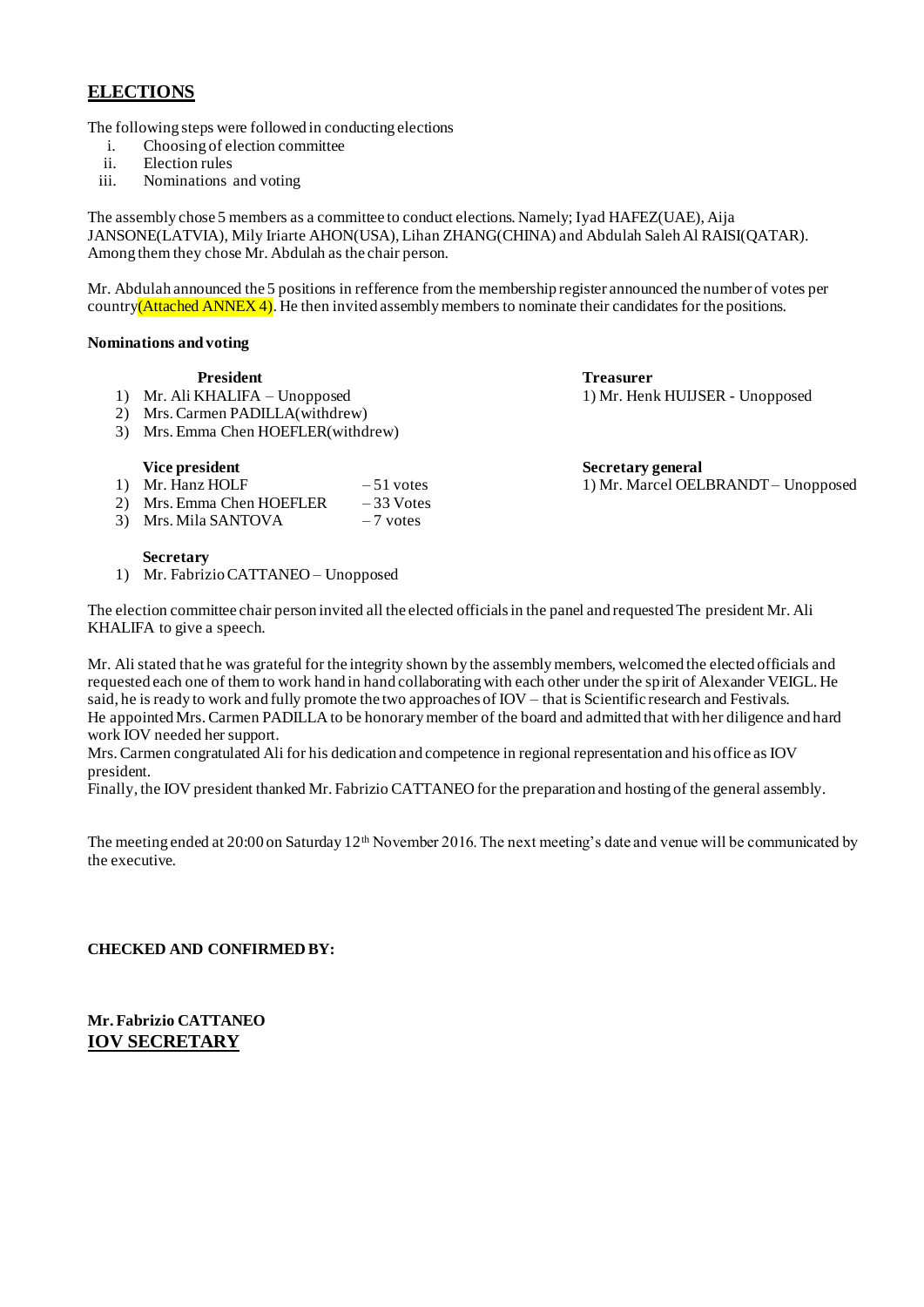### **IOV 2016 GENERAL ASSEMBLY ATTENDANCE LIST(ANNEX 1)**

| No.             | <b>NAMES</b>       |                     |                   | <b>COUNTRY</b>        | <b>CITY</b>      |
|-----------------|--------------------|---------------------|-------------------|-----------------------|------------------|
|                 | <b>First names</b> | <b>Middle names</b> | Last names        |                       |                  |
| $\mathbf{1}$    | Kazouz             |                     | MOHAMMED          | Algeria               | Sidi Bel Abbès   |
| $\overline{2}$  | Herta              |                     | <b>HOFER</b>      | <b>Austria</b>        | Reichenau        |
| 3               | Rudolf             |                     | <b>HOFER</b>      | Austria               | Reichenau        |
| 4               | Erwin              |                     | <b>EDER</b>       | Austria               | Strabwalchen     |
| 5               | Hans               | Joachim             | HOLZ Prof. Mag.   | Austria               | Andorf           |
| 6               | Minara             |                     | <b>GULIYEVA</b>   | Azerbaijan            | İzmir            |
| 7               | Tahir              |                     | AMIRASLANOV       | Azerbaijan            | Baku             |
| 8               | Mohamed            | Abdallah            | <b>NOUIRI</b>     | <b>Bahrain</b>        | Manama           |
| 9               | Hanadi             | Isa                 | <b>ALJAWDER</b>   | <b>Bahrain</b>        | Galali           |
| 10              | Ali                | Abdulla             | <b>KHALIFA</b>    | <b>Bahrain</b>        | MANAMA           |
| 11              | Marcel             | Jozef               | OELBRANDT         | <b>Belgium</b>        | Lokeren          |
| 12              | Stanislas          |                     | <b>DEGBO</b>      | <b>Benin</b>          | Cotonou          |
| 13              | Mila               | Hristova            | SANTOVA           | <b>Bulgaria</b>       | Sofia            |
| 14              | Kaloyan            | Iliyanov            | <b>NIKOLOV</b>    | <b>Bulgaria</b>       | Veliko Tarnovo   |
| 15              | Valko              | Lyubenov            | <b>ATANASOV</b>   | <b>Bulgaria</b>       | Nessebar         |
| 16              | Emil               | Vassilev            | <b>DIMITROV</b>   | <b>Bulgaria</b>       | Sofia            |
| 17              | Alex               |                     | BISAGANYA         | <b>Burundi</b>        | Bujumbura        |
| 18              | Aubin              |                     | <b>BISAGANYA</b>  | <b>Burundi</b>        | Bujumbura        |
| 19              | Thibaut            |                     | <b>BISAGANYA</b>  | <b>Burundi</b>        | Bujumbura        |
| 20              | Ketina             | Kelly               | INANGORORE        | <b>Burundi</b>        | Bujumbura        |
| 21              | Dong               |                     | ZHANG             | China                 | Beijing          |
| 22              | Lin                |                     | <b>CHEN</b>       | China                 | Beijing          |
| 23              | Guang              |                     | YANG              | China                 | Beijing          |
| 24              | Shaoping           |                     | <b>HE</b>         | China                 | Beijing          |
| 25              | Lihan              |                     | ZHANG             | China                 | Beijing          |
| 26              | CONSTANTINOS       |                     | PHOTIOU           | <b>Cyprus</b>         | AGLANJIA         |
| 27              | <b>NEOPHYTOS</b>   | L.                  | ROUSSOS           | <b>Cyprus</b>         | LEFKOSIA         |
| 28              | Jarmila            |                     | MRNUSTIKOVA       | <b>Czech Republic</b> | Jablunka         |
|                 | 29 Zdenek          |                     | <b>PSENICA</b>    | <b>Czech Republic</b> | Milovice         |
| 30 <sup>1</sup> | Ahmed              | Aly                 | <b>MORSI</b>      | Egypt                 | Giza             |
| 31              | Gisele             |                     | <b>SCHMITT</b>    | France                | Haguenau         |
| 32              | Norbert            |                     | <b>SCHMITT</b>    | France                | Haguenau         |
| 33              | Jocelyne           |                     | <b>FRITZ</b>      | France                | Haguenau         |
| 34              | Karine             |                     | <b>SCHALLER</b>   | France                | Haguenau         |
| 35              | Maud               |                     | SANCHEZ-BRISCHOUX | France                | Haguenau         |
| 36              | Pierre             |                     | RAMBAUD           | France                | Sainte Reine     |
| 37              | Veronique          |                     | <b>ELOUARD</b>    | France                | Sainte Reine     |
| 38              | Bernard            |                     | CAPET             | France                | ETAPLES-SUR -MER |
| 39              | <b>CHOUCHA</b>     | <b>HOUARI</b>       | <b>HOUARI</b>     | France                | Nice             |
| 40              | Oyuna              |                     | BALDAKOVA         | Germany               | Berlin           |
| 41              | Emma               | Chen                | <b>HOEFLER</b>    | Germany               | Ladenburg        |
| 42              | Miklòs             |                     | TESZÁRY           | Hungary               | Godollo          |
| 43              | Fabrizio           |                     | <b>NICOLA</b>     | Italy                 | Cunardo          |